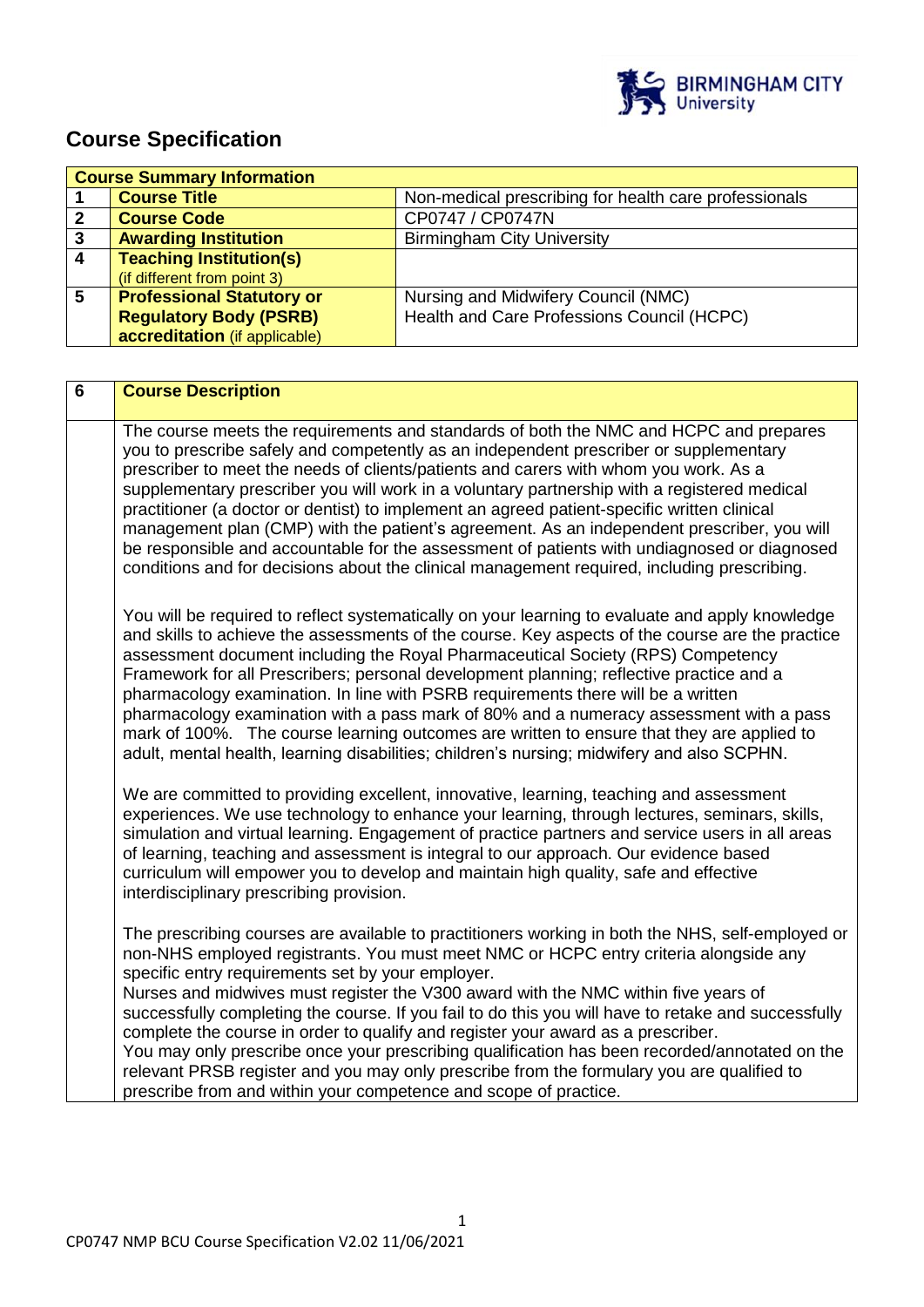

|    | <b>Course Awards</b>                                                                           |       |                                  |
|----|------------------------------------------------------------------------------------------------|-------|----------------------------------|
| 7a | <b>Name of Final Award</b>                                                                     | Level | <b>Credits</b><br><b>Awarded</b> |
|    | For Nurses and Midwives (NMC registrants)<br>Nurse independent/supplementary prescriber (V300) | 6     | 40                               |
|    | Allied Health Professionals (HCPC registrants)<br>Independent/supplementary prescriber         | 6     | 40                               |
|    | <b>Allied Health Professionals (HCPC registrants)</b><br>Supplementary prescriber              | 6     | 40                               |
| 7b | <b>Exit Awards and Credits Awarded</b>                                                         |       |                                  |
|    | N/A                                                                                            |       |                                  |

| 8 | <b>Derogation from the University Regulations</b>                                                                                                             |
|---|---------------------------------------------------------------------------------------------------------------------------------------------------------------|
|   | From the academic calendar<br>$\bullet$                                                                                                                       |
|   | No Condonement or compensation<br>$\bullet$                                                                                                                   |
|   | All elements of assessment have to be passed<br>$\bullet$                                                                                                     |
|   | Recognition of PSRB requirements: written pharmacology examination with a pass mark<br>$\bullet$<br>of 80% and a numeracy assessment with a pass mark of 100% |

| 9         | <b>Delivery Patterns</b> |                             |                          |         |
|-----------|--------------------------|-----------------------------|--------------------------|---------|
|           | <b>Mode(s) of Study</b>  | <b>Location(s) of Study</b> | <b>Duration of Study</b> | Code(s) |
| Part time |                          | City South                  | 1 day a week over 26     | CP0747  |
|           |                          |                             | weeks                    |         |

| 10 | <b>Entry Requirements</b> |                                                                                                                                                                                                                                                                                                                                                                                                                                                                                                                                                                                                                                                                                                                                                                                                                                                                                                                                                             |
|----|---------------------------|-------------------------------------------------------------------------------------------------------------------------------------------------------------------------------------------------------------------------------------------------------------------------------------------------------------------------------------------------------------------------------------------------------------------------------------------------------------------------------------------------------------------------------------------------------------------------------------------------------------------------------------------------------------------------------------------------------------------------------------------------------------------------------------------------------------------------------------------------------------------------------------------------------------------------------------------------------------|
|    | Home:                     | Registered Nurse (level 1) or Midwife or Specialist<br>$\bullet$<br>Community Public Health Nursing registrant OR Health<br>and Care Professions Council registrant whose profession<br>is legislated as being able to act as a prescriber<br>• NMC Registrants: Registered nurse (level 1)/Midwife or<br>SCPHN (including NHS, self-employed or non-NHS<br>employed registrants)<br><b>HCPC Registrants: registered Health Care Professional</b><br>$\bullet$<br>(including NHS, self-employed or non-NHS employed<br>registrants)<br>Capable of safe and effective practice in clinical/health<br>$\bullet$<br>assessment, diagnostics/care management and planning<br>and evaluation of care (as per Section 4 of Regional<br>Application Form)<br>At least 1 year post registration experience, prior to<br>$\bullet$<br>application on to the course<br>Have the competence, experience, and academic ability to<br>$\bullet$<br>study at degree level |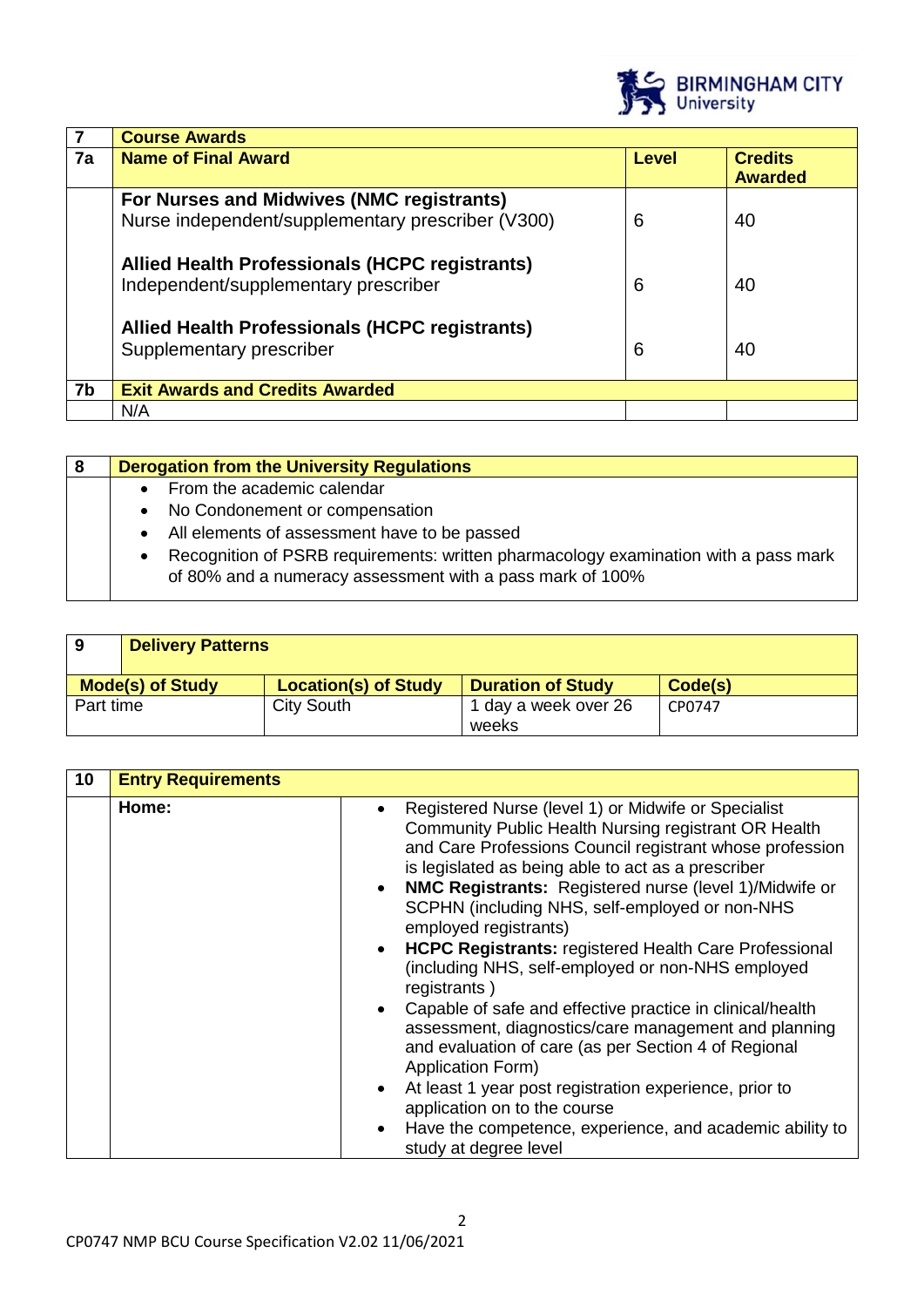|                | BIRMINGHAM CITY                                                                                                                                                                                                                                                                                                                                                                                                                                                                                                                                                                                                                                                                                                                                                                                                                                                                |
|----------------|--------------------------------------------------------------------------------------------------------------------------------------------------------------------------------------------------------------------------------------------------------------------------------------------------------------------------------------------------------------------------------------------------------------------------------------------------------------------------------------------------------------------------------------------------------------------------------------------------------------------------------------------------------------------------------------------------------------------------------------------------------------------------------------------------------------------------------------------------------------------------------|
|                | Have the necessary governance structures (including<br>clinical support, access to protected learning time and<br>employer support) to undertake the course<br>Have suitable and effective arrangements and governance<br>for practice learning in place for all applicants including<br>arrangements specifically tailored to those applicants who<br>are self-employed.<br>Has access to an appropriately qualified Practice Educator<br>or Practice Supervisor and Practice Assessor<br>A declaration of good character from the proposed<br>student's employer that confirms the student practises in<br>line with the requirements of NMC (2018) The Code, the<br>professional standards of practice and behaviour or HCPC<br>(2016) Standards of conduct, performance and ethics<br>In addition for those applicants that are self-employed,<br>A satisfactory DBS check |
|                | <b>Admissions Procedure</b>                                                                                                                                                                                                                                                                                                                                                                                                                                                                                                                                                                                                                                                                                                                                                                                                                                                    |
|                | All prospective candidates must complete both the BCU application<br>form and the Regional Application Form (RAF).                                                                                                                                                                                                                                                                                                                                                                                                                                                                                                                                                                                                                                                                                                                                                             |
|                | All applications are reviewed by a member of the course team and<br>assessed against PSRB and course entry requirements. Where all<br>entry criteria are met an offer on the course is made.                                                                                                                                                                                                                                                                                                                                                                                                                                                                                                                                                                                                                                                                                   |
|                | Candidates where admission is not appropriate at the time of<br>application are advised to seek advice from the course team on<br>how to prepare for a subsequent application and a suggested<br>timeframe for future applications.                                                                                                                                                                                                                                                                                                                                                                                                                                                                                                                                                                                                                                            |
|                | The process for selection has been designed in partnership with<br>practice partners and service users/carers.                                                                                                                                                                                                                                                                                                                                                                                                                                                                                                                                                                                                                                                                                                                                                                 |
|                | <b>Recognition of prior learning</b>                                                                                                                                                                                                                                                                                                                                                                                                                                                                                                                                                                                                                                                                                                                                                                                                                                           |
|                | In line with the NMC (2018) Standards for prescribing programmes,<br>it is possible to request recognition of prior learning (RPL) that is<br>capable of being mapped against the RPS Competency<br>Framework for all Prescribers. Such requests will be considered<br>on an individual basis and should be done prior to admission by<br>discussion with the Course Team who will advise on this process<br>and the documentation required for it.                                                                                                                                                                                                                                                                                                                                                                                                                            |
| EU:            | N/A                                                                                                                                                                                                                                                                                                                                                                                                                                                                                                                                                                                                                                                                                                                                                                                                                                                                            |
| International: | N/A                                                                                                                                                                                                                                                                                                                                                                                                                                                                                                                                                                                                                                                                                                                                                                                                                                                                            |
| Access:        | N/A                                                                                                                                                                                                                                                                                                                                                                                                                                                                                                                                                                                                                                                                                                                                                                                                                                                                            |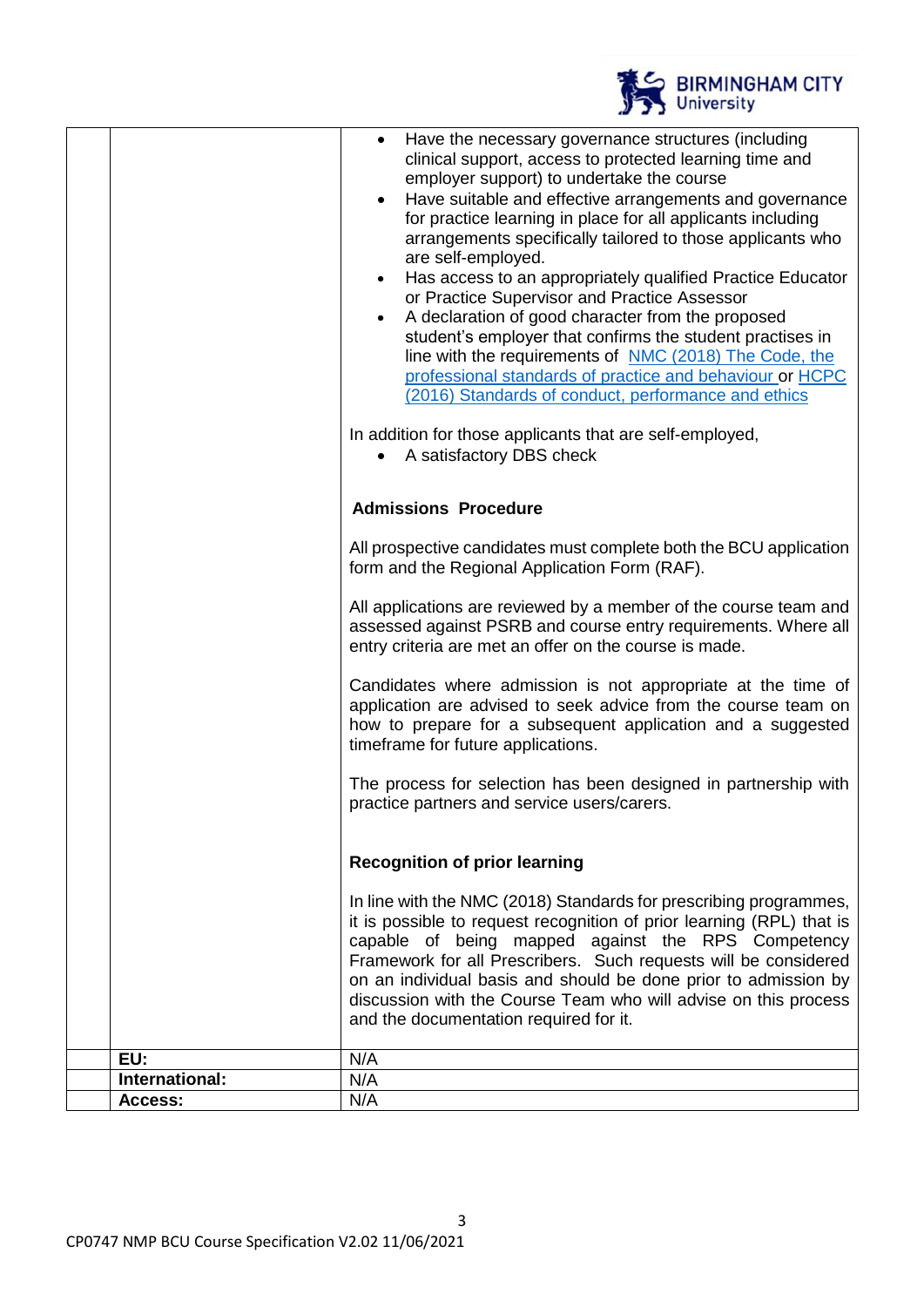

| 11 | <b>Course Aims</b>                                                                           |
|----|----------------------------------------------------------------------------------------------|
|    | To develop safe, effective and competent prescribing practitioners, able to work effectively |
|    | within the current healthcare climate taking into account the changing economic, social and  |
|    | healthcare environment.                                                                      |

| 12             | <b>Course Learning Outcomes</b>                                                                   |
|----------------|---------------------------------------------------------------------------------------------------|
|                | Demonstrates knowledge and understanding of pharmacodynamics / pharmacokinetics and               |
|                | therapeutics ensuring safe independent and supplementary prescribing practice applying            |
|                | relevant calculations and numeracy skills                                                         |
| $\overline{2}$ | Analyse accountability within your own prescribing practice as part of the multidisciplinary team |
|                | drawing upon relevant professional, legal and ethical frameworks                                  |
| 3              | Demonstrate safe and competent prescribing practice of all ten RPS competencies drawing           |
|                | upon relevant local and national frameworks for medicines use within scope of prescribing         |
|                | practice                                                                                          |

| - 49 | <b>Level Learning Outcomes</b> |
|------|--------------------------------|
|      | N/A                            |

| 14 | <b>Course Learning, Teaching and Assessment Strategy</b>                                                                                                                                                                                                                                                                                                                                                |
|----|---------------------------------------------------------------------------------------------------------------------------------------------------------------------------------------------------------------------------------------------------------------------------------------------------------------------------------------------------------------------------------------------------------|
|    | A variety of teaching and learning methods with be used to link theory and practice in developing<br>students' knowledge, skills and understanding. Methods of learning and teaching include<br>lecture/seminars, interactive lectures, Moodle based activities and on line learning; group work,<br>case studies relating to profession-specific skills, student presentations, and inter professional |
|    | learning.<br>Practice based learning experiences will include opportunities to be exposed, participate, identify<br>and internalise pharmacology and the principles of prescribing, achieving the proficiencies as set<br>out in The Prescribing Competency Framework for all prescribers (RPS, 2016).                                                                                                  |
|    | Formative assessments are those interim assessment opportunities whereby you can gain an<br>enhanced understanding of how well you are progressing with your learning. Modes of formative<br>feedback include self-evaluation quizzes with automated answer feedback, group work feedback<br>and peer feedback and mock exams.                                                                          |
|    | Summative assessments are used to make judgements about what you have learned and that<br>you have met the module learning outcomes, to enable award of credits. Summative assessment<br>methods used meet the NMC and HCPC standards and are:                                                                                                                                                          |
|    | Practice Assessment Document assessment is recorded a Pass/Fail. Passing this assures us<br>$\bullet$<br>that you have met The Prescribing Competency Framework or all prescribers (RPS, 2016)                                                                                                                                                                                                          |
|    | Numeracy is recorded as Pass/Fail. The numeracy assessment pass mark is 100%<br>$\bullet$                                                                                                                                                                                                                                                                                                               |
|    | Pharmacology exam is recorded as Pass/Fail. The pass mark is 80%<br>$\bullet$                                                                                                                                                                                                                                                                                                                           |
|    | In-person assessment which will be graded according to University regulations (this will give<br>$\bullet$<br>the overall mark for the module).                                                                                                                                                                                                                                                         |
|    | Feedback is provided throughout the course in a variety of ways including verbal, written and peer<br>feedback. Feedback provided will give you guidance on how to improve your learning both during<br>the course and for future studies.                                                                                                                                                              |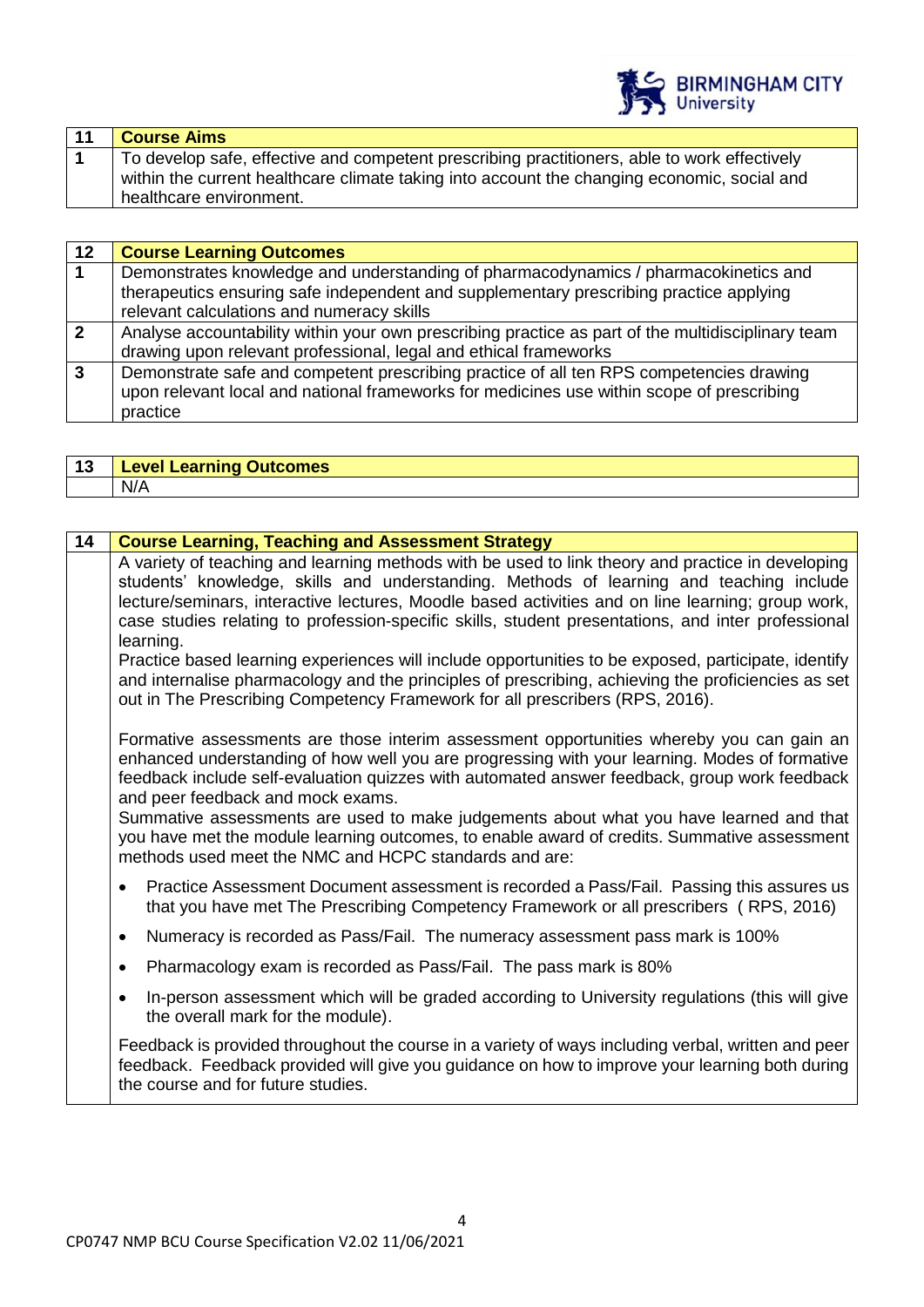| <b>Course Requirements</b>       |                                                                                                                                                                                                                                                                                                |                     |
|----------------------------------|------------------------------------------------------------------------------------------------------------------------------------------------------------------------------------------------------------------------------------------------------------------------------------------------|---------------------|
| module totalling 40 credits      | In order to complete this course a student must successfully complete a core double                                                                                                                                                                                                            |                     |
| three potential pathways:        | The non-medical prescribing for health care professionals course - including V300 consists of                                                                                                                                                                                                  |                     |
| $\bullet$<br>$\bullet$           | Independent/supplementary prescribing for nurses, midwives and Specialist Community<br>Public Health Nurses (SCPHNs) -V300 (level 6)<br>Independent/supplementary prescribing for allied health professionals (level 6)<br>Supplementary prescribing for allied health professionals (level 6) |                     |
| at Level 6.                      | The courses meet the requirements and standards of the Nursing and Midwifery Council and<br>Health and Care Professions Council. Upon successful completion you will be awarded 40 credits<br>NMC Registrants would complete the following:                                                    |                     |
| <b>Module Code</b>               | <b>Module Name</b>                                                                                                                                                                                                                                                                             | <b>Credit Value</b> |
|                                  |                                                                                                                                                                                                                                                                                                |                     |
| LBR6637                          | Independent/supplementary prescribing for<br>nurses, midwives and Specialist Community<br>Public Health Nurses (SCPHNs) - V300 (level 6)                                                                                                                                                       | 40                  |
| complete):<br><b>Module Code</b> | HCPC Registrants would complete ONE the following depending on their legislative<br>prescribing rights (the course team will advise you on which one you are able to<br><b>Module Name</b>                                                                                                     | <b>Credit Value</b> |
| LBR6628                          | Independent/supplementary prescribing for allied<br>health professionals (level 6)                                                                                                                                                                                                             | 40                  |
| <b>OR</b>                        |                                                                                                                                                                                                                                                                                                |                     |
| <b>Module Code</b>               | <b>Module Name</b>                                                                                                                                                                                                                                                                             | <b>Credit Value</b> |

BIRMINGHAM CITY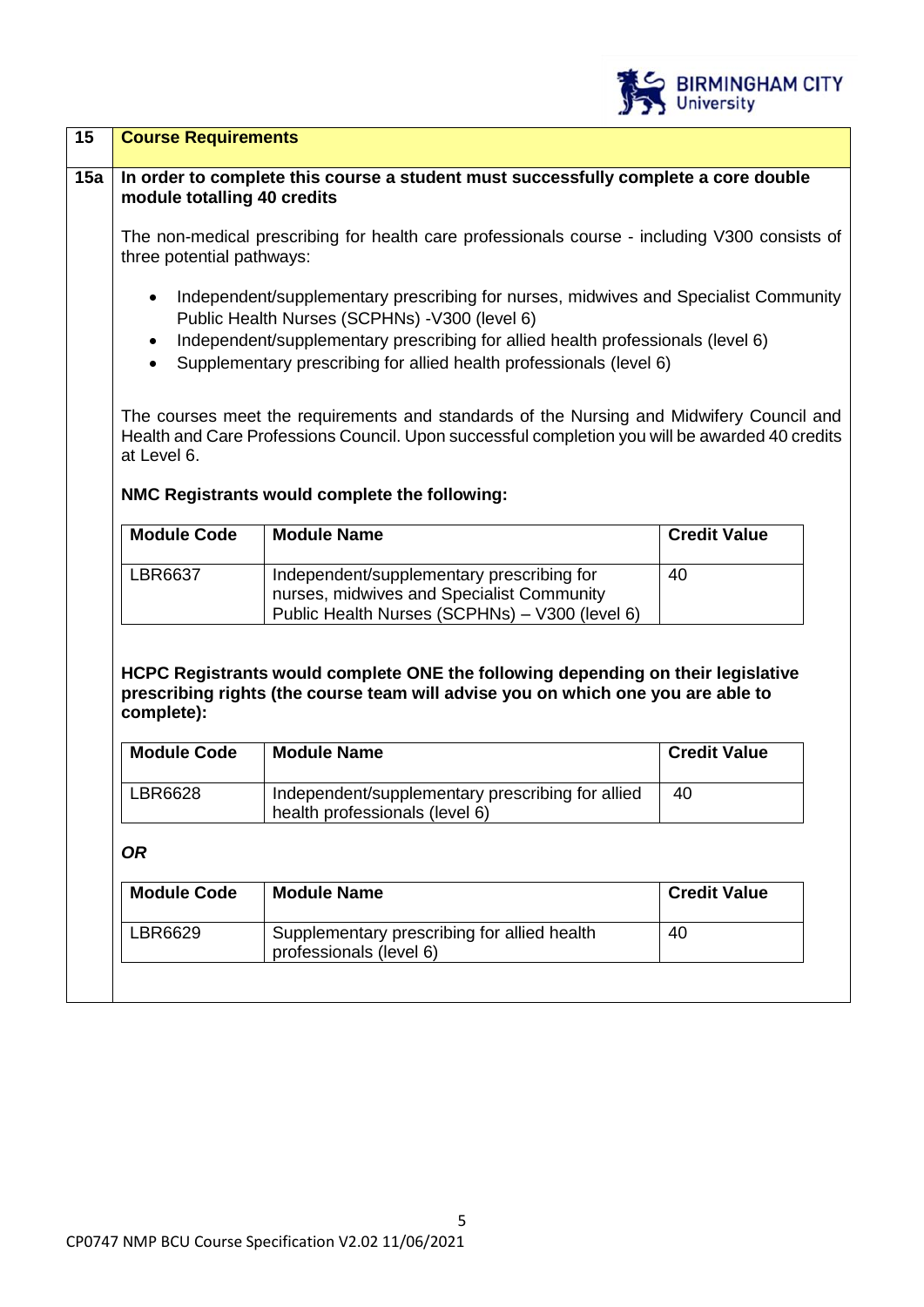